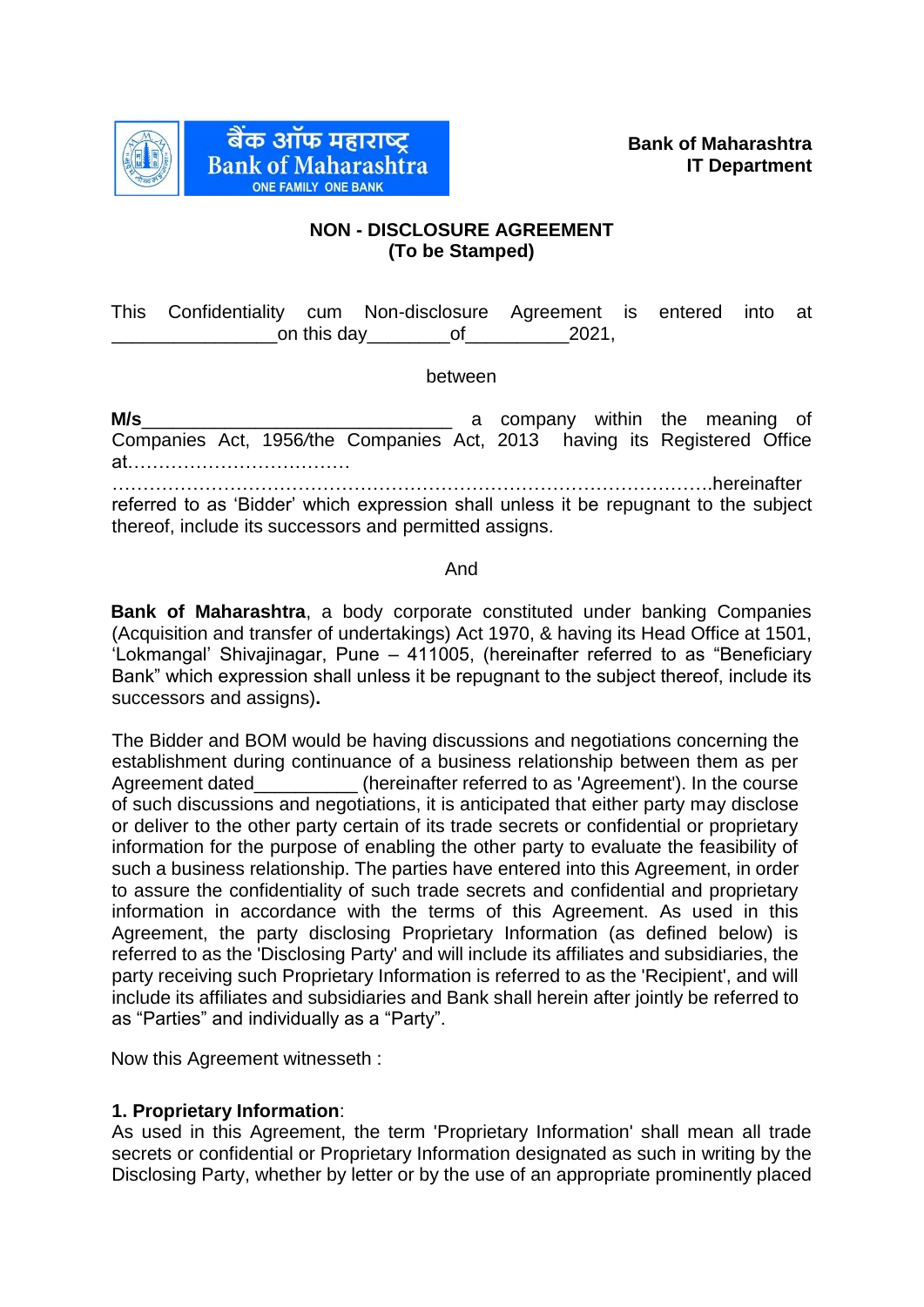Proprietary stamp or legend, prior to or at the time such trade secret or confidential or Proprietary Information is disclosed by the Disclosing Party to the Recipient. Notwithstanding the forgoing, information which is orally or visually disclosed to the recipient by the Disclosing Party or is disclosed in writing unaccompanied by a covering letter, proprietary stamp or legend, shall constitute proprietary information if the disclosing party, within 10 (ten) days after such disclosure, delivers to the Recipient a written document or documents describing such Proprietary Information and referencing the place and date of such oral, visual or written disclosure and the names of the employees or officers of the Recipient to whom such disclosure was made.

# **2. Confidentiality**

a) Each party shall keep secret and treat in strictest confidence all confidential information it has received about the other party or its customers and will not use the confidential information otherwise than for the purpose of performing its obligations under this Agreement in accordance with its terms and so far as may be required for the proper exercise of the Parties' respective rights under this Agreement. Any information considered sensitive must be protected by the Bidder from unauthorized disclosure or access.

b) The term 'confidential information' shall include all written or oral information (including information received from third parties that the 'Disclosing Party' is obligated to treat as confidential) that is (i) clearly identified in writing at the time of disclosure as confidential and in case of oral or visual disclosure, or (ii) that a reasonable person at the time of disclosure reasonably would assume, under the circumstances, to be confidential. Confidential information shall also include, without limitation, software programs, technical data, methodologies, know-how, processes, designs, new products, developmental work, marketing requirements, marketing plans, customer names, prospective customer names, customer information and business information of the 'Disclosing Party'.

**3. Non-Disclosure of Proprietary Information**: For the period during the Agreement or its renewal, the Recipient will:

(a) Use such Proprietary Information only for the purpose for which it was disclosed and without prior written authorization of the Disclosing Party shall not use or exploit such Proprietary Information for its own benefit or the benefit of others.

(b) Protect the Proprietary Information against disclosure to third parties in the same manner and with the reasonable degree of care, with which it protects its confidential information of similar importance: and

(c) Limit disclosure of Proprietary Information received under this Agreement to persons within its organization and to those third party contractors performing tasks that would otherwise customarily or routinely be performed by its employees, who have a need to know such Proprietary Information in the course of performance of their duties and who are bound to protect the confidentiality of such Proprietary Information.

- **4. Limit on Obligations** : The obligations of the Recipient specified in clause 3 above shall not apply and the Recipient shall have no further obligations, with respect to any Proprietary Information to the extent that such Proprietary Information:
	- a) Is generally known to the public at the time of disclosure or becomes generally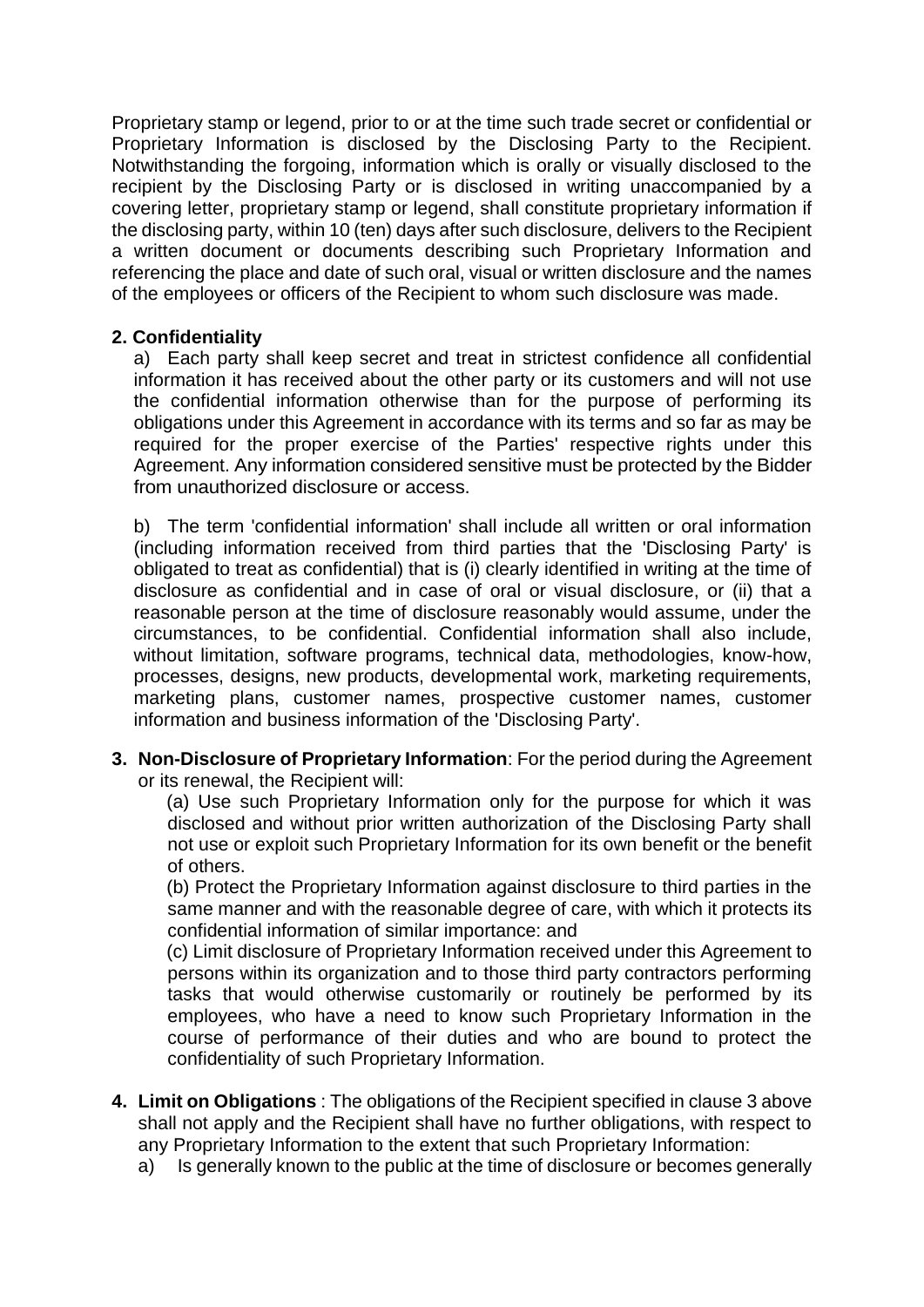known without any wrongful act on the part of the Recipient,

- b) Is in the Recipient's possession at the time of disclosure otherwise than as a result of the Recipient's breach of a legal obligation;
- c) Becomes known to the Recipient through disclosure by any other source, other than the Disclosing Party, having the legal right to disclose such Proprietary Information.
- d) Is independently developed by the Recipient without reference to or reliance upon the Proprietary Information; or
- e) Is required to be disclosed by the Recipient to comply with applicable laws or governmental regulation, provided that the recipient provides prior written notice of such disclosure to the Disclosing Party and takes reasonable and lawful actions to avoid and/or minimize the extent of such disclosure.
- 5. **Return of Documents:** The Recipient shall, upon the request of the Disclosing Party, in writing, return to the Disclosing Party all drawings, documents and other tangible manifestations of Proprietary Information received by the Recipient pursuant to this Agreement (and all copies and reproductions thereof) within a reasonable period. Each party agrees that in the event it is not inclined to proceed further with the engagement, business discussions and negotiations, or in the event of termination of this Agreement, the Recipient party will promptly return to the other party or with the consent of the other party, destroy the Proprietary Information of the other party.
- 6. **Communications:** Written communications requesting or transferring Proprietary Information under this Agreement shall be addressed only to the respective designees as follows (or to such designees as the parties hereto may from time to time designate in writing)

*MIS \_\_\_\_\_\_\_\_\_\_\_\_\_\_\_\_\_\_\_\_\_ Bank of Maharashtra*

*Attn: \_\_\_\_\_\_\_\_\_\_\_\_\_\_\_\_\_\_\_\_\_ Attn: \_\_\_\_\_\_\_\_\_\_\_\_\_\_\_\_\_\_*

- 7. **Term:** The obligation pursuant to Clause 2 and 3 (Confidentiality and Non-Disclosure of Proprietary Information) will survive for 5 years after signing of this NDA.
	- a. Nothing herein contained shall be construed as a grant by implication, estoppels, or otherwise or a license by either party to the other to make, have made, use or sell any product using Proprietary Information or as a license under any patent, patent application, utility model, copyright or any other industrial or intellectual property right covering same.
- 8. **Damages:** The provisions of this Agreement are necessary for the protection of the business goodwill of the parties and are considered by the parties to be reasonable for such purposes. Both the parties agree that any breach of this Agreement will cause substantial and irreparable damages to the other party and, therefore, in the event of such breach, in addition to other remedies, which may be available, the party violating the terms of Agreement shall be liable for the entire loss and damages on account of such disclosure.